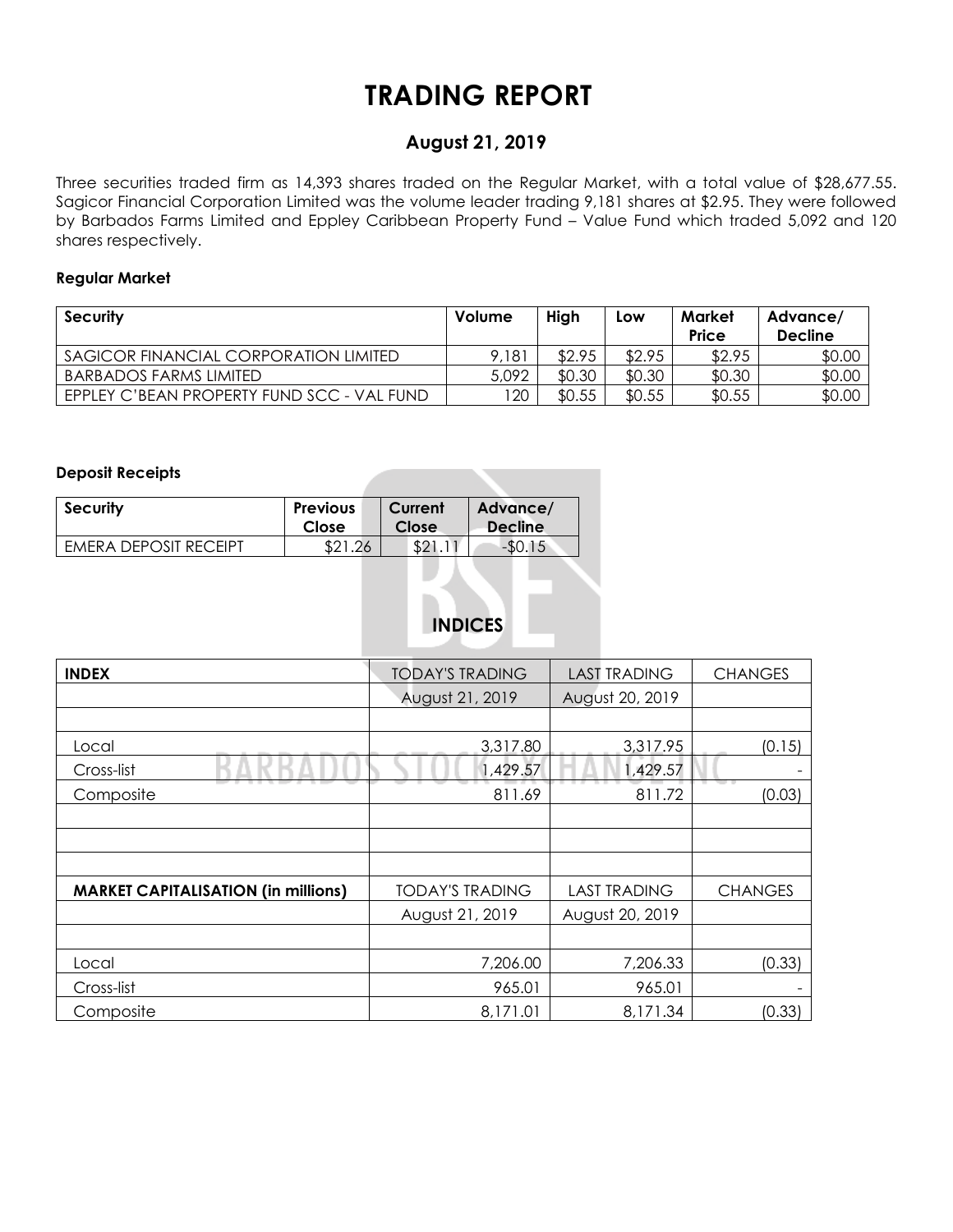### **MUTUAL FUNDS**

| August 21, 2019 |                                                                                          |   |            |              |            |                             |
|-----------------|------------------------------------------------------------------------------------------|---|------------|--------------|------------|-----------------------------|
| <b>ENDED</b>    | <b>NAME OF FUND</b>                                                                      |   | <b>NAV</b> | <b>OFFER</b> | <b>BID</b> | <b>NAV</b><br><b>CHANGE</b> |
| 6-Aug-19        | REPUBLIC CAPITAL GROWTH FUND                                                             | W | 1.2409     |              |            | $-0.0193$                   |
| 16-Aug-19       | REPUBLIC INCOME FUND                                                                     | W | 1.2031     |              |            | 0.0002                      |
| 16-Aug-19       | REPUBLIC PROPERTY FUND                                                                   | W | 0.7931     |              |            | $-0.0062$                   |
| 6-Aug-19        | FORTRESS CARIBBEAN GROWTH FUND                                                           | W | 5.8972     | 5.8972       | 5.8972     | $-0.1037$                   |
| 16-Aug-19       | FORTRESS HIGH INTEREST FUND - ACC.                                                       | W | 1.9791     |              |            | $-0.0045$                   |
| 6-Aug-19        | FORTRESS HIGH INTEREST FUND - DIST.                                                      | W | 1.0094     |              |            | $-0.0023$                   |
| $31 - Jul - 19$ | ROYAL FIDELITY SELECT BALANCED FUND                                                      | m | 5.4051     | 5.4051       | 5.2970     | 0.0312                      |
| $31 - Jul - 19$ | ROYAL FIDELITY STRATEGIC GROWTH FUND                                                     | m | 1.0172     | 1.0172       | 0.9969     | 0.0108                      |
| $31 - Jul - 19$ | ROYAL FIDELITY PREMIUM INCOME FUND                                                       | m | 1.5599     | 1.5599       | 1.5287     | 0.0036                      |
| 16-Aug-19       | SAGICOR GLOBAL BALANCED FUND                                                             | W | 2.59       |              |            | $-0.03$                     |
| 16-Aug-19       | SAGICOR SELECT GROWTH FUND                                                               | W | 1.47       |              |            | $-0.02$                     |
| 16-Aug-19       | SAGICOR PREFERRED INCOME FUND                                                            | W | 0.98       |              |            | 0.00                        |
|                 | * Indicates the Fund is currently ex-div   ^ Indicates the Fund values have been revised |   |            |              |            |                             |

NOTES: QUOTATIONS AND NET ASSET VALUE PER SHARE ARE SUPPLIED BY THE FUND MANAGEMENT. THE OFFERING PRICE INCLUDES NET ASSET VALUE PLUS ENTRY COSTS.

 $m =$  monthly valuation,  $q =$  quarterly valuation,  $w =$  weekly

# **BARBADOS STOCK EXCHANGE INC.**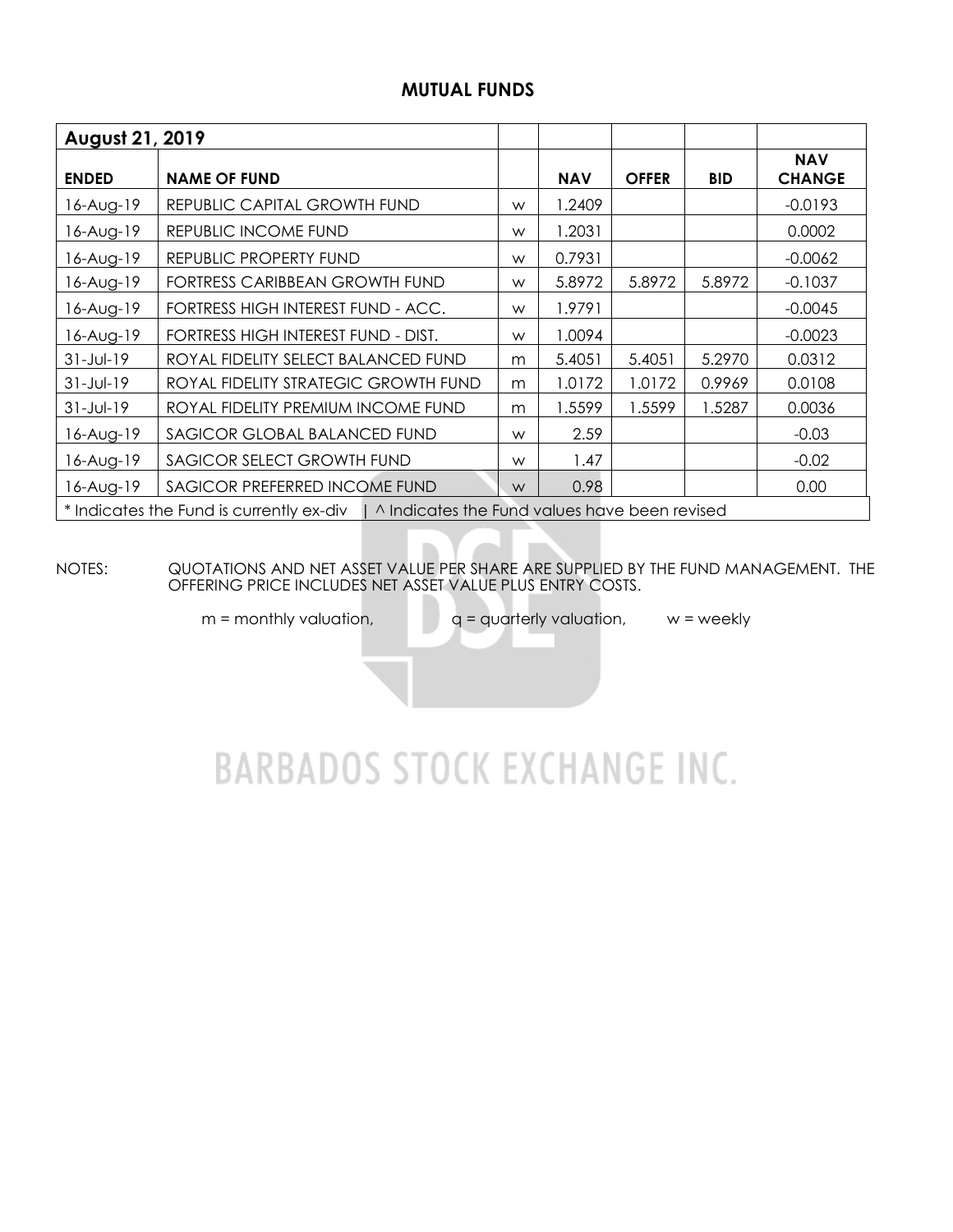#### **NEWS \*\*\*\*\*\*\*\*\*\*\*\*\*\*\*\*\*\*\*\*\*\*\*\*\*\*\*\*\*\*\*\*\***

#### **SPECIAL MEETING**

**Banks Holdings Limited** – Notice is hereby given that in accordance with section 105(b) of the Companies Act, Cap 308, of the Laws of Barbados, the Board of Directors of the Company have called a special meeting of shareholders to be held on **Tuesday, September 10, 2019** at **10:00 a.m.** at the BHL Training Room, Banks (Barbados) Breweries Ltd., Newton, Christ Church.

#### **DIVIDEND DECLARATION**

**Cave Shepherd and Company Limited** - Directors have declared an interim dividend of ten (\$0.10) cents per share to be paid on August 23<sup>rd</sup>, 2019 to Shareholders on record at close of business on August 9th, 2019.

**Goddard Enterprises Limited** - Directors have declared an interim dividend of one point five (\$0.015) cents per share to be paid on August 30<sup>th</sup>, 2019 to Shareholders on record at close of business on July 31st, 2019.

#### **PUT THROUGH NOTICES**

**Put-through** – FirstCaribbean International Bank (Barbados) Limited would like to announce the put-through of the following securities set to take place on August 22nd, 2019.

- 653,746 shares in Goddard Enterprises Limited at \$3.30;
- 7,500 shares in FirstCaribbean International Bank at \$2.90;
- 137,922 shares in Sagicor Financial Corporation Limited at \$3.10;
- 211,117 shares in Insurance Corporation of Barbados Limited at \$3.45; and
- 140,771 shares in One Caribbean Media Limited at \$3.00.

#### **BSE NOTICES**

#### **TRADING SUSPENSION**

The **Barbados Stock Exchange Inc. (BSE)** wishes to advise that, as a result of the approved amalgamation of **Cable and Wireless (Barbados) Limited (CWBL)** and **Cable & Wireless West Indies Limited (CWWI)**, trading in the security - Cable and Wireless (Barbados) Limited - has been suspended with immediate effect.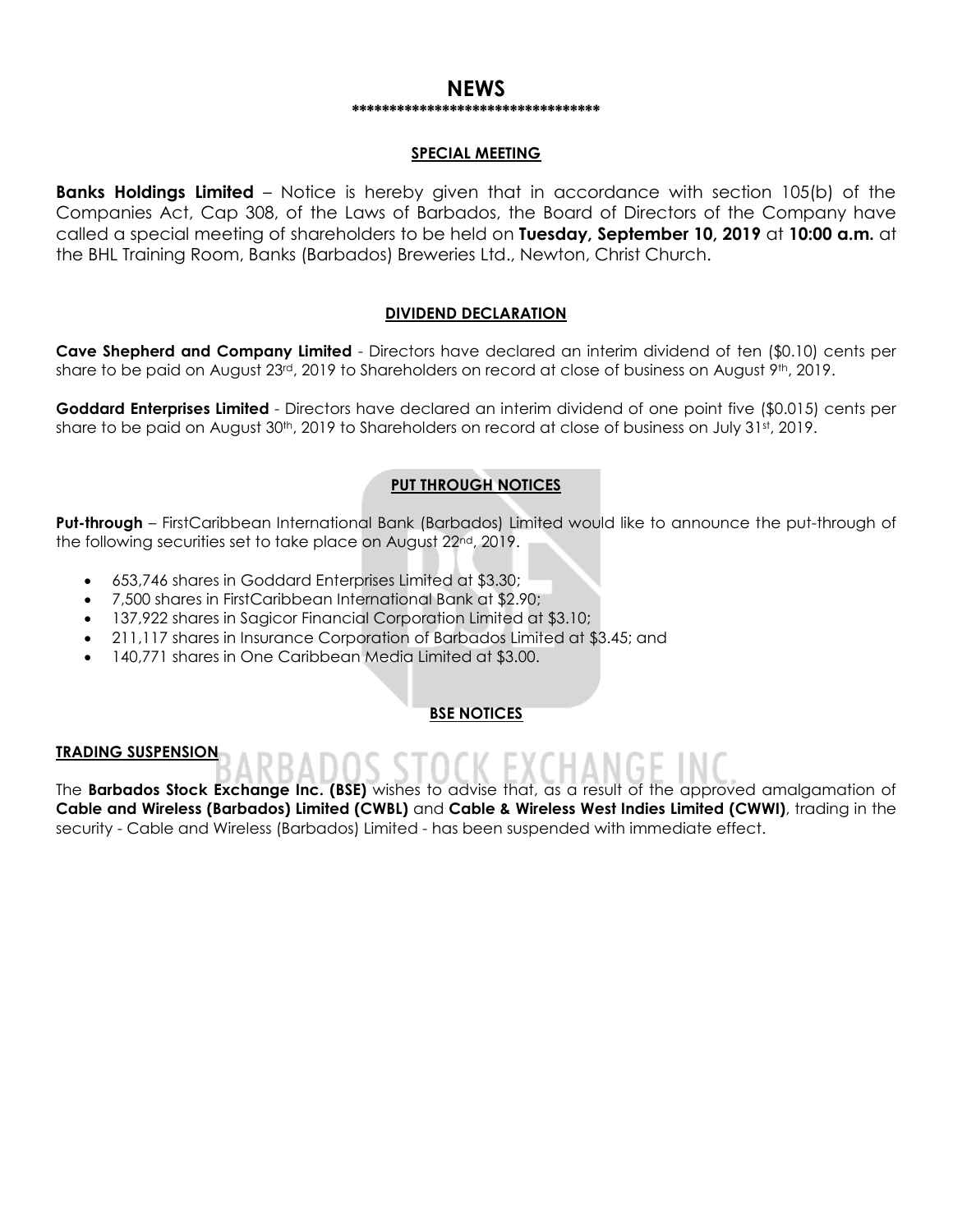| 8th Avenue Belleville, ST. MICHAEL. BARBADOS.   |                                     |                                  | TEL:436-9871/72 FAX 429-8942 website: |        |               |                  |                        | www.bse.com.bb      |              |                           |                    |  |
|-------------------------------------------------|-------------------------------------|----------------------------------|---------------------------------------|--------|---------------|------------------|------------------------|---------------------|--------------|---------------------------|--------------------|--|
|                                                 |                                     | <b>SHARE SUMMARY INFORMATION</b> |                                       |        |               |                  |                        |                     |              |                           |                    |  |
|                                                 |                                     | <b>Wednesday August 21, 2019</b> |                                       |        |               |                  |                        |                     |              |                           |                    |  |
| Company                                         | Last<br><b>Trade</b><br><b>Date</b> | Volume                           | High                                  | Low    | Last<br>Close | Current<br>Close | <b>Price</b><br>Change | <b>Bid</b><br>Price | Ask<br>Price | <b>Bid</b><br><b>Size</b> | Ask<br><b>Size</b> |  |
| ABV Investments Incorporated                    | 26-Jun-19                           |                                  |                                       |        | \$0.02        | \$0.02           |                        | \$0.02              | \$0.15       | 8,080                     | 1,000              |  |
| <b>BICO Limited</b>                             | 13-Aug-19                           |                                  |                                       |        | \$3.10        | \$3.10           |                        | \$3.10              |              | 1,300                     |                    |  |
| <b>Banks Holdings Limited</b>                   | 22-Jul-19                           |                                  |                                       |        | \$4.85        | \$4.85           |                        | \$4.85              | \$7.10       | 27,919                    | 1,228              |  |
| <b>Barbados Dairy Industries Limited</b>        | 12-Jul-19                           |                                  |                                       |        | \$3.50        | \$3.50           |                        | \$3.00              | \$3.50       | 5,507                     | 261                |  |
| <b>Barbados Farms Limited</b>                   | $21-Aug-19$                         | 5,092                            | \$0.30                                | \$0.30 | \$0.30        | \$0.30           | \$0.00                 | \$0.30              | \$0.50       | 13,938                    | 16,899             |  |
| Cable and Wireless Barbados Limited -+          | $21-Sep-17$                         |                                  |                                       |        | \$2.29        | \$2.29           |                        |                     |              |                           |                    |  |
| Cave Shepherd and Company Limited -*            | 08-Aug-19                           |                                  |                                       |        | \$4.68        | \$4.68           |                        | \$4.63              | \$4.68       | 2,402                     | 1,700              |  |
| FirstCaribbean International Bank               | 16-Aug-19                           |                                  |                                       |        | \$2.86        | \$2.86           |                        |                     | \$2.86       |                           | 62,130             |  |
| Eppley Caribbean Property Fund SCC - Dev Fund   | 03-Jul-19                           |                                  |                                       |        | \$0.22        | \$0.22           |                        |                     | \$0.22       |                           | 23,787             |  |
| Eppley Caribbean Property Fund SCC - Value Fund | $21-Aug-19$                         | 120                              | \$0.55                                | \$0.55 | \$0.55        | \$0.55           | \$0.00                 |                     | \$0.55       |                           | 6,825              |  |
| Goddard Enterprises Limited -*                  | 20-Aug-19                           |                                  |                                       |        | \$3.25        | \$3.25           |                        | \$3.25              | \$3.33       | 13,524                    | 7,972              |  |
| Insurance Corporation of Barbados Limited       | 07-Aug-19                           |                                  |                                       |        | \$3.40        | \$3.40           |                        | \$3.40              | \$3.45       | 374                       | 900                |  |
| <b>JMMB Group Limited</b>                       | 03-May-19                           |                                  |                                       |        | \$0.47        | \$0.47           |                        | \$0.49              |              | 9,500                     |                    |  |
| One Caribbean Media Limited                     | 15-Aug-19                           |                                  |                                       |        | \$3.00        | \$3.00           |                        | \$2.80              | \$3.25       | 1,000                     | 3,500              |  |
| Sagicor Financial Corporation Pref 6.5%         | 23-Jun-16                           |                                  |                                       |        | \$2.26        | \$2.26           |                        |                     |              |                           |                    |  |
| Sagicor Financial Corporation Limited           | $21-Aug-19$                         | 9,181                            | \$2.95                                | \$2.95 | \$2.95        | \$2.95           | \$0.00                 | \$2.92              | \$2.95       | 25,000                    | 6,293              |  |
| West India Biscuit Company Limited              | 19-Jun-19                           |                                  |                                       |        | \$24.50       | \$24.50          |                        | \$24.50             |              | 606                       |                    |  |
| DH<br>Emera Deposit Receipt -*                  | 08-May-19                           |                                  |                                       |        | \$21.26       | \$21.11          | $-60.15$               | \$20.18             |              | 48                        |                    |  |
| <b>TOTAL SHARES BOUGHT &amp; SOLD</b>           |                                     | 14,393                           |                                       |        |               |                  |                        |                     |              |                           |                    |  |
|                                                 |                                     |                                  |                                       |        |               |                  |                        |                     |              |                           |                    |  |
| <b>Junior Market</b>                            |                                     |                                  |                                       |        |               |                  |                        |                     |              |                           |                    |  |
| <b>TOTAL SHARES BOUGHT &amp; SOLD</b>           |                                     | $\blacksquare$                   |                                       |        |               |                  |                        |                     |              |                           |                    |  |
|                                                 |                                     |                                  |                                       |        |               |                  |                        |                     |              |                           |                    |  |
|                                                 |                                     |                                  |                                       |        |               |                  |                        |                     |              |                           |                    |  |
|                                                 |                                     |                                  |                                       |        |               |                  |                        |                     |              |                           |                    |  |
|                                                 |                                     |                                  |                                       |        |               |                  |                        |                     |              |                           |                    |  |
|                                                 |                                     |                                  |                                       |        |               |                  |                        |                     |              |                           |                    |  |